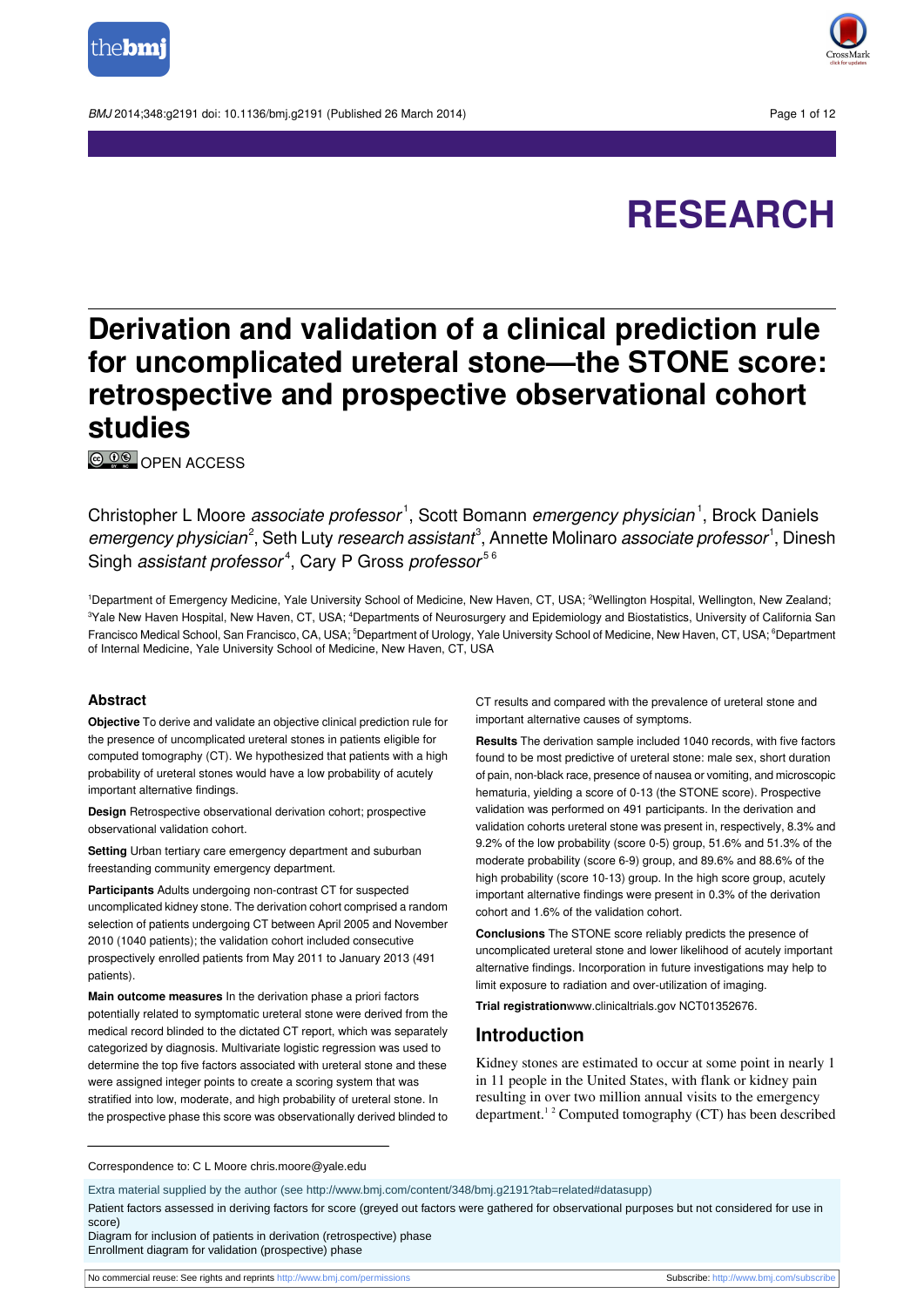as the "best imaging study to confirm the diagnosis of a urinary stone" and is now the first line imaging study for suspected kidney stone in the United States.<sup>3-5</sup> Though accurate, CT is costly, involves the use of ionizing radiation, and does not seem to have impacted patient centered outcomes, such as rates of diagnosis or hospital admission, in those with suspected kidney stones. $3-7$ 

Many patients with flank pain will not benefit from a CT scan, as most kidney stones will pass spontaneously. Moreover, it is unlikely that a CT scan in the setting of flank pain will detect acutely important alternative findings in patients without signs of infection.<sup>8</sup> Hence an objective clinical prediction rule for renal colic that could reliably identify patients highly likely to have a ureteral stone (and thus unlikely to have an important alternative diagnosis) may allow patients to be safely managed without imaging, or imaged with other approaches such as ultrasonography or reduced dose CT.

We derived and validated a clinical prediction score for ureteral stones that cause symptoms, identifying patients with either a very high or a very low probability of having an uncomplicated ureteral stone. We hypothesized that patients who are highly likely to have a kidney stone are unlikely to harbor an important alternative diagnosis, and may be appropriate for imaging choices other than standard dose CT.

## **Methods**

## **Study design and setting**

We performed a retrospective derivation and prospective validation of a clinical scoring system for ureteral stones that cause symptoms in two separate emergency departments with the same medical record systems.<sup>9-11</sup> The Yale New Haven Hospital emergency department is an urban, tertiary care teaching hospital and trauma center that sees over 80 000 adults annually. The Shoreline Medical Center emergency department is a freestanding eight bed suburban facility without residents, which sees approximately 20 000 adults and children annually. At the time of this study both sites utilized a templated, handwritten, scanned emergency department patient care record (Lynx Medical Systems, Bellevue, WA), with laboratory and dictated radiology reports on Sunrise Clinical Manage (Eclipsys, Atlanta, GA). The human investigation committee of the Yale institutional review board approved the derivation (retrospective) phase with a waiver of informed consent, and the validation (prospective) phase involved written informed consent from all patients.

#### **Derivation phase**

We electronically retrieved the dictated reports of all patients receiving a CT "flank pain protocol" (the name given at both sites to a non-contrast enhanced CT protocol for suspected kidney stone) at either of the two emergency department sites between April 2005 and November 2010. Patients were eligible if the CT was performed in the emergency department and they were 18 years of age or older at the time of imaging. From an original set of over 5000 computed tomograms, we selected approximately one third of records (estimated to yield about 1000 records that met the inclusion criteria) for full record review using a random number spreadsheet function (Microsoft Excel, Redmond, WA). Exclusion criteria were lack of any flank or back pain, history of trauma, evidence of infection (subjective or objective fever or presence of leukocytes on urine dipstick analysis), known active malignancy, known renal disease (including creatinine >1.5 mg/dL or 133 μmol/L), or previous urologic procedure (including lithotripsy or ureteral stent).<sup>8</sup>

#### Power calculation—derivation and validation sets

Ourselection of about 1000 records was based on pilot data and earlier studies indicating that about  $50\%$  of patients undergoing CT would have a ureteral stone, and about 20% of these would undergo intervention for ureteral stone (or 10% of overall population, about 100 patients). As a general rule, when using logistic regression, each independent element of a clinical prediction requires approximately 10 events.<sup>12</sup> This would have allowed us to incorporate a maximum of 10 elements in a rule to predict the need for intervention as well as being sufficiently powered to derive a rule for the more common outcome (any ureteral stone).

For the validation set we set minimally acceptable values for the classification probabilities of false and true positive fractions, of 0.05 and 0.95, respectively. All conclusions were to be based on a 90%  $(\alpha=0.1)$  rectangular confidence region, using one sided exact confidence limits. As such we would attain 85% power with a minimum of 80 ureteral stones and a minimum of 256 non-stones.

#### Data abstraction

Based on clinical experience and review of the literature, five physician co-investigators from three specialties (emergency medicine, internal medicine, and urology) identified an a priori list of factors thought to potentially be predictive of ureteral stone (see supplementary appendix 1). We conducted a literature review using key word searches in PubMed and relevant citations through Web of Science (Thomson Reuters). These factors were then abstracted from medical records blinded to CT reports.<sup>10</sup> The Lynx medical record used by emergency clinicians during the study period is a templated, handwritten chart that specifically prompts clinicians for the presence or absence of factors related to the chief complaint selected (typically flank or back pain), and was wellsuited to determining the presence or absence of factors. We abstracted the presence or absence of factors into a standardized form on an electronic database (Filemaker Pro 12, FileMaker, Santa Clara, CA).

We blindly abstracted and categorized the results of the dictated CT reports as previously described.<sup>8</sup> The reports were reviewed primarily to determine whether a kidney stone was causing symptoms or whether the computed tomogram showed another cause of symptoms. We considered a kidney stone to be the cause of symptoms if it was located from the renal pelvis to the ureterovesical junction (parenchymal stones were not considered to cause symptoms) or if signs of passed ureteral stone were specifically mentioned in the CT report. We also documented acutely important alternative causes of symptoms (such as appendicitis, diverticulitis, and others).<sup>8</sup> Other factors associated with kidney stone were also noted, including stone size, location, presence and degree of hydronephrosis or hydroureter, presence of perinephric or ureteral stranding, and asymptomatic stones as well as incidental findings (defined as unrelated to patient symptoms). We abstracted the CT results into a standard form on a separate FileMaker database.

#### Inter-rater reliability

To determine inter-rater reliability of elements abstracted from the medical record, we blindly re-reviewed a subset of 50 randomly selected records. A priori, any element with a κ of below 0.6 was not eligible for inclusion in the prediction rule. We performed inter-rater reliability of categorization of CT scan results from a random selection of records.<sup>8</sup>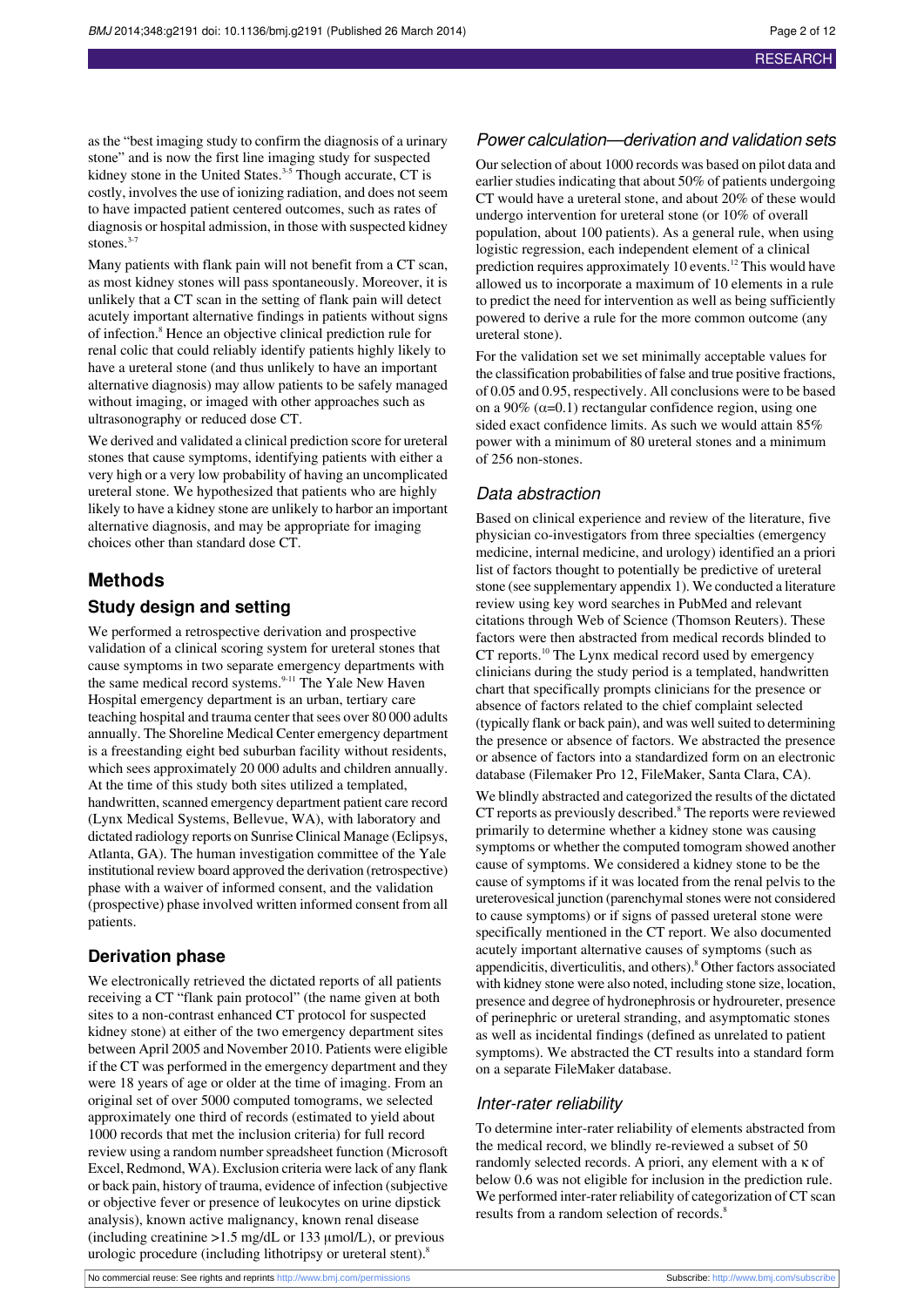#### Constructing the scoring system

All variables included were considered through univariate logistic regression analysis, with estimation of prevalence and odds ratios with corresponding 95% confidence intervals. We performed multivariate logistic regression, employing forward selection and 10-fold cross validation for model selection including estimation of two measures of prediction accuracy: the misclassification rate and the area under the receiver operating characteristic curve (AUC). Misclassification is a measure of prediction error, and ranges from 0 to 1, with lower scores indicating fewer errors in prediction. AUC ranges from 0.5 to 1, with higher scores indicating better prediction. The best model was the one that had a low cross validated misclassification rate and a high AUC. Subsequently, we included all observations to provide the most accurate estimates of the coefficients for the selected model and to derive a corresponding integer scoring system following the methods used in the Framingham study.<sup>11</sup> The simplicity of this scoring system allows a patient's risk to be calculated without the need for a calculator. Initially, we organized variables in the final multivariate model into meaningful categories, each with a specific reference value. We then assigned a referent risk for each factor with the base risk assigned 0 points in the scoring system, such that a higher point total conveys more risk. Next, we calculated the difference in terms of regression units between each category and the corresponding base category. We set the constant, B, as the number of regression units that corresponds to 1 point. We then computed the points for each risk factor's risk categories as the difference in regression units between each category and its base category divided by B. Subsequently we calculated the risk associated with each point total through the multiple logistic regression equation. We used a weighted κ test is used to verify the agreement between risk estimates based on the point system and those based on the multivariate logistic regression model. In addition to estimating AUC for summarizing the model's discrimination, we used the Hosmer and Lemeshow test to test for goodness of fit and calibration.

While the odds ratios (coefficients) from the multivariate regression analysis can be used to estimate the probability of an event (in this case ureteral stone), we sought to construct a more straightforward scoring system for clinical use without the use of complicated calculations. We assigned integer points to the presence of risk factors for ureteral stone using the coefficients from a multivariate analysis based on all observations, as described in the methods used to estimate the risk of cardiovascular disease in the Framingham study.<sup>11</sup> We computed points for each factor as the difference in regression units between each category and its base category, which was given a value of zero.

To assess the difference in accuracy between the integer point system and the logistic regression model we calculated the misclassification rate, AUC, and weighted κ based on differences in classification for each model. In addition to estimating AUC for summarizing the model's discrimination, we used the Hosmer and Lemeshow test to determine the goodness of fit and calibration.

After the point system was constructed from the derivation phase but before analysis of prospective data, the research team selected three categories for risk (low, moderate, and high) based on estimated clinical utility for the probability of ureteral stone by point total in each category.

#### **Prospective validation**

From May of 2011 to February of 2013, consecutive patients presenting during defined periods to the emergency department sites in whom the clinician intended to obtain a CT scan for kidney stone were approached for enrollment. Both clinicians and enrolling staff were not aware of the specific elements of the rule derived in the retrospective phase. Defined enrollment shifts included overnights, weekends, and holidays, and an automatic paging system was set up to notify the research associate of all CTs ordered for renal colic. Review of the hospital imaging system was conducted daily to monitor any patients missed during enrollment or when enrollment was not taking place.

Before analysis of the validation data, the scoring system was developed from the derivation set as described previously, yielding a 0-13 point scale. Also before analysis of the prospective data we stratified this scale based on estimated clinical utility into low (about 10%), moderate (about 50%), and high (about 90%) probability of ureteral stone. Estimated clinical utility of cut points on the scale were arrived at through consensus of all investigators, including physicians from emergency medicine, internal medicine, and urology. Stratification into three groups enabled the derivation and validation sets to be compared for clinical utility for discrimination of risk as well as allowing estimates of the prevalence of more rare important alternative findings in each group.

The research associated recorded all relevant factors (listed in supplementary appendix 1) from the derivation phase for the enrolled patients before the results of the CT were known. Research associates were not aware of the elements of the STONE score when prospective data were collected. They assigned point values of 0-13 and category of risk to each patient in the validation cohort blinded to the CT result, and the CT result was categorized blinded to the clinical factors (except laterality of pain) and point total. We used bootstrapping to estimate Hosmer-Lemeshow test and discrimination (AUC) with AUC point estimates and 95% confidence intervals.

## **Results**

#### **Derivation sample**

Of 5383 "flank pain protocol" CT scans (that is, the name for a non-enhanced CT scan using a renal colic protocol at our institution) performed in the emergency departments on patients 18 years of age or older during the retrospective period, 1853 (34.4%) were randomly selected for full record review. Of these, 1040 were complete records with no exclusion criteria (figur[e⇓](#page-11-0), also see supplementary figure 1). Table [1⇓](#page-7-0) lists the characteristics of the derivation and validation cohorts. Approximately half (49.5%; 515 of 1040) of the patients had a ureteral stone that was causing symptoms on their computed tomogram, whereas 2.9% (30 of 1040) had acutely important alternative causes of symptoms. Inter-rater reliability for categorization of the CT result yielded a κ of 0.75-0.80, indicating excellent agreement. Table 2[⇓](#page-8-0) shows the factors that were significant for the presence or absence of ureteral stone on univariate analysis.

## **STONE score**

Multivariate analysis yielded five factors that were most significantly associated with the presence of a ureteral stone: male sex, acute onset of pain, non-black race, presence of nausea or vomiting, and microscopic hematuria (table [3⇓](#page-9-0)). Previous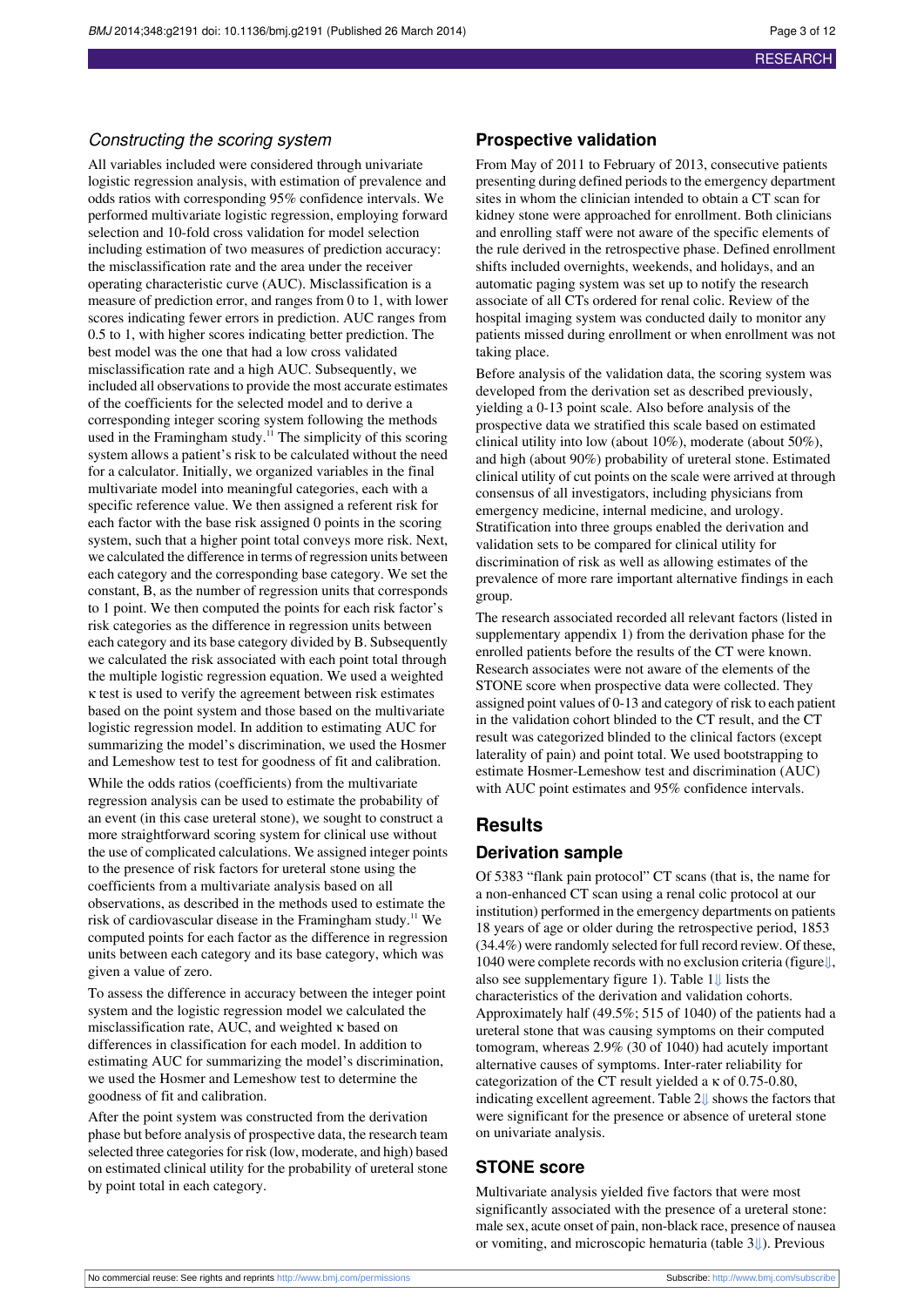visits to an emergency department were also significantly associated with a lower probability of ureteral stone but, to maximize generalizability between centers, were not included in the model. These five factors were incorporated into the STONE score with associated integer point values (table 3), yielding a total score ranging from 0-13.<sup>11</sup> The multivariate logistic regression model had a misclassification rate of 0.23 (95% confidence interval 0.22 to 0.23) and an AUC of 0.86 (95% confidence interval 0.79 to 0.93), whereas the STONE score had a misclassification rate of 0.23 (0.22 to 0.23) and an AUC of 0.82 (0.74 to 0.90). Agreement between the risk estimates based on the STONE score and those based on the multivariate logistic regression model demonstrated a weighted κ of 0.87 (95% confidence interval 0.86 to 0.87), indicating minimal loss of accuracy by assigning integer points to the factors.

### **Prospective validation**

From 25 May 2012 to 24 January 2013, 491 patients without exclusion criteria were enrolled (see supplementary figure 2). The characteristics of patients approached did not differ significantly from those that were not approached (table 1). For the validation cohort, the STONE score grouped into three levels of risk had an AUC of 0.792 (95% confidence interval 0.756 to 0.828) and the Hosmer-Lemeshow  $\chi^2$ =1.95 was not significant (P=0.38), indicating good discrimination and calibration.

#### **Comparison of derivation and validation sets**

In the derivation and validation sets, respectively, 19.8% and 15.5% of patients were classified as having a low probability of kidney stone, 49.6% and 46.8% as moderate, and 30.6% and 37.7% as high. The prevalence of ureteral stone by group in the derivation and validation sets was, respectively, 8.3% and 9.2% in the low probability group, 51.6% and 51.3% in the moderate group, and 89.6% and 88.6% in the high group (figure). Overall, acutely important alternative causes of symptoms were found on CT scan in 2.9% and 3.7% of the derivation and validation cohorts, with acutely important alternative causes in 0.3% and 1.6% of the high probability group, respectively. Table [4⇓](#page-10-0) shows the causes and frequency of acutely important alternative findings in the overall derivation and validation sets.

## **Discussion**

This study showed that a clinical scoring system accurately predicts the likelihood of ureteral stone, which is inversely associated with likelihood of an acutely important alternate cause of symptoms. To our knowledge this is the first clinical scoring system to be derived and validated for prediction of uncomplicated ureteral stone in patients attending emergency departments in whom CT imaging is deemed indicated. A previous study from the intravenous pyelography era derived factors from 203 patients and validated the findings in 73 patients, finding four elements to be predictive of ureteral stone: flank pain, hematuria, acute onset of pain, and positive findings on a plain radiograph.<sup>13</sup> Our data show that the quantitative effects of the five factors incorporated into the STONE score can accurately predict ureteral stone and allow stratification of patients in the emergency department with suspected kidney stone into one of three groups: low probability  $( \leq 10\%$  chance of stone), moderate probability (about 50% chance of stone), and high probability (about 90% chance of stone).

Additionally, we found that the likelihood of an acutely important alternative finding is inversely proportional to the probability of a ureteral stone being present, as predicted by the STONE score. While the overall presence of acutely important alternative findings was 2.9% in the derivation set and 3.8% in the validation set, the prevalence of clinically important alternative diagnoses in the high probability group was less than half of this:  $0.3\%$  and  $1.6\%$  in the derivation and validation cohorts, respectively.

## **Clinical and policy implications**

In deriving and validating this clinical prediction rule (rather than a decision rule), we are not necessarily stating that patients with a high stone score should not undergo CT imaging—though this may not be an unreasonable approach in certain situations. In any clinical situation the risk of a test (in this case from exposure to radiation) and the resources required to do the test will need to be balanced against the tolerance for uncertainty and risk of misdiagnosis on the part of both the clinician and the patient. In some patients—perhaps particularly younger ones who are more susceptible to radiation and less likely to have certain diagnoses such as diverticulitis, aortic disease, or malignancy—this score may be used to provide objective data to help balance the cost and risk of performing a CT. The other possibility is that this clinical prediction rule could be used to determine which patients may be most appropriate for substantially reduced dose CT, which has been shown to reliably identify ureteral stones, particularly large ones that may require intervention.<sup>14</sup>

#### **CT use in the United States, and public health implications**

Since the landmark paper by Smith and colleagues in 1996, CT has become the first line test for kidney stone in the United States.<sup>3-15</sup> However, despite a 10-fold increase in the utilization of CT scanning for diagnosis of kidney stone from 1996-2007, the proportion of patients with a diagnosis of kidney stone, findings of significant alternative diagnoses, or hospital admission has not changed.<sup>3</sup> <sup>7</sup> This suggests that the increase in CT use for diagnosis of this condition may not be substantially improving patient centered outcomes.<sup>16</sup> Outside of the United States, CT is not necessarily the first line test for suspected kidney stone.<sup>17-20</sup> In 2011 the European Urology Association released comprehensive guidelines on urolithiasis in which it stated that "ultrasonography should be used as the primary procedure."<sup>21</sup> In 2007, the yearly rate of CT scanning in the United States was nearly 228 per 1000 population—more than double the rate in Canada and nearly four times the rate in the United Kingdom.<sup>22</sup><sup>23</sup> These data are not specific to imaging in kidney stones and do not include patient outcomes, but the presence of wide regional variation (particularly in a condition that is not life threatening) suggests an opportunity for more appropriate utilization.<sup>24</sup>

While the health risk attributable to a single CT scan is small, in a country of 310 million people (approximate US population) it is important to note a lifetime incidence of nephrolithiasis of approximately  $10\%$ .<sup>1</sup> If half of these people undergo a CT scan to detect nephrolithiasis(likely a conservative estimate as kidney stones are often recurrent and many patients undergo multiple  $CT$  scans<sup>26</sup>), we could expect 15 million CT scans to be performed on current US residents. In addition to the cost of this imaging, it could be estimated that exposure to ionizing radiation from CT would cause between 10 000 and 30 000 additional malignancies (using risk estimates of between 1 in 500 and 1 in 1500 for renal colic CT scans).<sup>2</sup>

In this setting CT was performed nearly as often in women as in men in both phases of the study  $(48.1\% \text{ of CT} )$  scans in women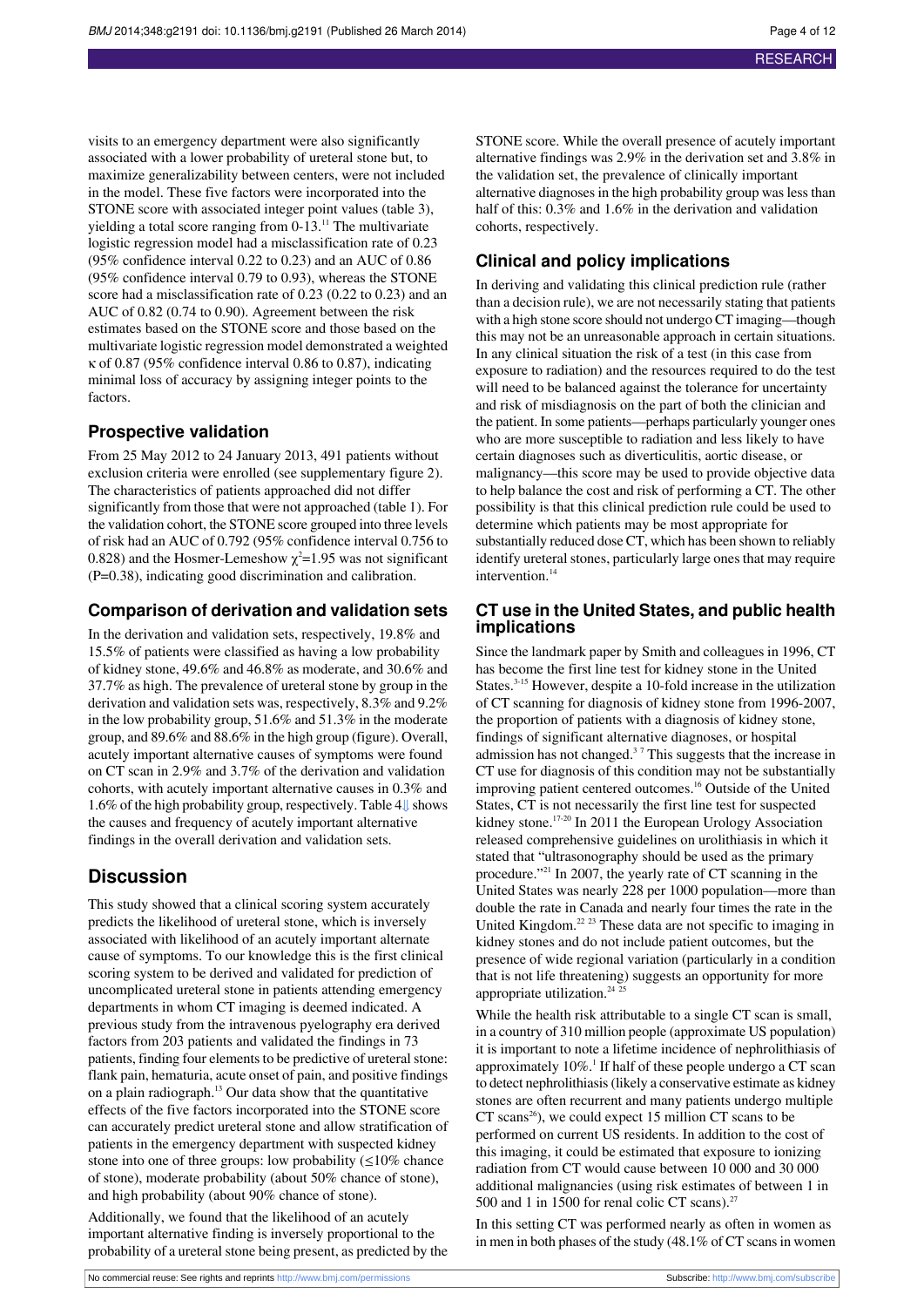in the derivation phase; 44.4% in the validation phase). However, the diagnostic yield (percentage of patients with ureteral stones on CT) for men was much higher: 68.8% in the derivation phase and 66.7% in the validation phase compared with women (28.7% and 41.7%, respectively). The lower diagnostic yield in women coupled with a higher risk from radiation of the pelvis with CT suggests that women (especially younger women) may be a group that could benefit from more judicious use of CT radiation.

### **Use of the score to select appropriate patients for reduced dose CT or ultrasonography**

In terms of potential clinical utility, if a CT scan is being considered for suspected kidney stone and a patient has a high STONE score (which occurred in about a third of patients: 30.6% in the derivation cohort and 37.7% in the validation cohort), then the patient is very likely to have a kidney stone and very unlikely to have an important non-kidney stone cause of symptoms. Thus, if the STONE score is high a CT might be avoided entirely or a reduced dose CT could be performed (to ensure that there is not a large stone that may require intervention). It is important to note that it is still possible to miss an important alternative diagnosis in the high probability group if CT is not performed (of the roughly 10% of patients in the high group, about 10% of these, or 1-2% of the overall group, had an important alternative finding), However, the STONE score offers objective data to both the clinician and the patient that could help guide shared decision making about CT scanning, which is not without risk in terms of radiation and incidental findings that may lead to further testing or intervention. Our hope is that this score can be incorporated into imaging decisions for suspected renal colic to decrease exposure to radiation and over-utilization of imaging (that is, imaging without improvement in patient care).<sup>28</sup> Further investigation, potentially including a randomized trial, may help to elucidate this.

Most kidney stones (smaller stones, about 80% in this study as is generally the case) will pass spontaneously with treatment of the symptoms. Patients with a very high probability of ureteral stone thus may not require any imaging and could be managed with pain control and drugs to enhance stone expulsion, with definitive diagnosis using a urine strainer. Clinicians may, however, still want to perform a CT to exclude potentially serious alternative causes of symptoms<sup>29</sup> and to determine the size and location of any stone (with implications for prognosis and intervention).<sup>30</sup> In this case, patients with a high STONE score may be ideally suited for substantially reduced dose CT scanning. Though data on low dose protocols have been published outside of the United States<sup>31-33</sup> and the American College of Radiology states reduced dose techniques are "preferred,"<sup>4</sup> data from the Dose Imaging Registry (part of the American College of Radiology National Radiology of Data Registry: [www](http://www/). nrdr.acr.org) indicates that the mean institutional dose for CT for renal colic is still greater than 10 mSv, and reduced dose techniques are rarely used in US hospitals (in  $press$ ).<sup>34</sup>

Reduced dose CT has been shown to be accurate for kidney stones, particularly larger ones that may require intervention, but has not been widely used in the United States, likely because of concerns about accuracy in an unselected population.<sup>14 34</sup> Reluctance to implement reduced dose CT protocols for renal colic may result from fear of missing other disease. An investigator looking at reduced dose CT for renal colic noted that to put these reduced dose protocols into practice they "would want to target it at patients who have a high pretest

probability of calculi and obstructive uropathy, since the ability to detect other pathology is hindered."<sup>35</sup> In addition to predicting kidney stone, our data show that the group that is most likely to have kidney stones is also unlikely (<2%) to have an important alternative cause of symptoms. A probability of disease under 2% has been identified as a testing threshold (point at which the negatives of a test outweigh the positives) for CT use in detecting other important diseases, such as pulmonary embolism.<sup>36</sup> Identifying patients in this group could safely direct some patients with suspected kidney stone to low dose or ultra low dose CT.

Ultrasound is another option that may be used for imaging in suspected renal colic, and ultrasonography is often a first line test outside of the United States.<sup>19</sup> <sup>21</sup> It has the advantage of avoiding radiation entirely and is sometimes definitively diagnostic: identifying the presence, size, and location of a kidney stone that is causing symptoms. Often, however, ultrasonography may show indirect evidence of obstruction (hydronephrosis) without visualizing the actual ureteral stone, which may be obscured by bowel. We did find the presence of hydronephrosis on CT to be highly predictive of ureteral stone, and future work will incorporate the presence of hydronephrosis on ultrasonography into the STONE score.

At our institution, the STONE score has been incorporated into the computerized physician order entry system (Epic, Verona WI). When a clinician orders a CT for kidney stone the questions asked and a STONE score with risk category accompanies the radiology order. This has been welcomed by the radiologists who were often unsure of the perceived likelihood of kidney stone on the part of the ordering physician. We have found that the STONE score is easily entered and calculated using our electronic health record. We are also currently using the STONE score in a prospective study to select patients who are appropriate for either expectant management (no CT) or an ultra low dose CT, with a radiation dose that is about 90% lower than conventional CT (effective dose of around 1 mSv, about that of a plain abdominal radiograph). On a population basis, assuming the no threshold linear model suggested by the Biologic Effects of Ionizing Radiation report (currently BEIR VII), an equivalent reduction in cancer risk could be expected.<sup>37</sup> The current average effective dose of CT in the United States is 11.2 mSv, with only 2% of CT scans done using low doses. $38$ 

## **Strengths and limitations of this study**

An important limitation of this study is that gestalt clinician pretest probability for kidney stone (that is, the overall clinician estimate for likelihood of kidney stone after initial clinician evaluation) has not been thoroughly investigated, and it is possible that it would perform similarly to an objective clinical prediction rule. A study by Abramson and colleagues showed that the pretest probability of emergency department physicians obtaining CT for suspected kidney stone clustered in the 41-60% and 71-90% ranges.<sup>39</sup> However, the use of a relatively objective scoring system has the advantage that it is not dependent on clinician experience. In pulmonary embolism, for example, while gestalt pretest probability has been shown to be reasonably accurate, authors comparing gestalt pretest probability to objective scoring systems conclude that they "advocate the use of a clinical prediction rule because it has been shown to be accurate and can be used by less-experienced clinicians."<sup>40</sup> This study is also limited by being derived and validated in the same clinical setting; it is not known how well it would perform in other settings.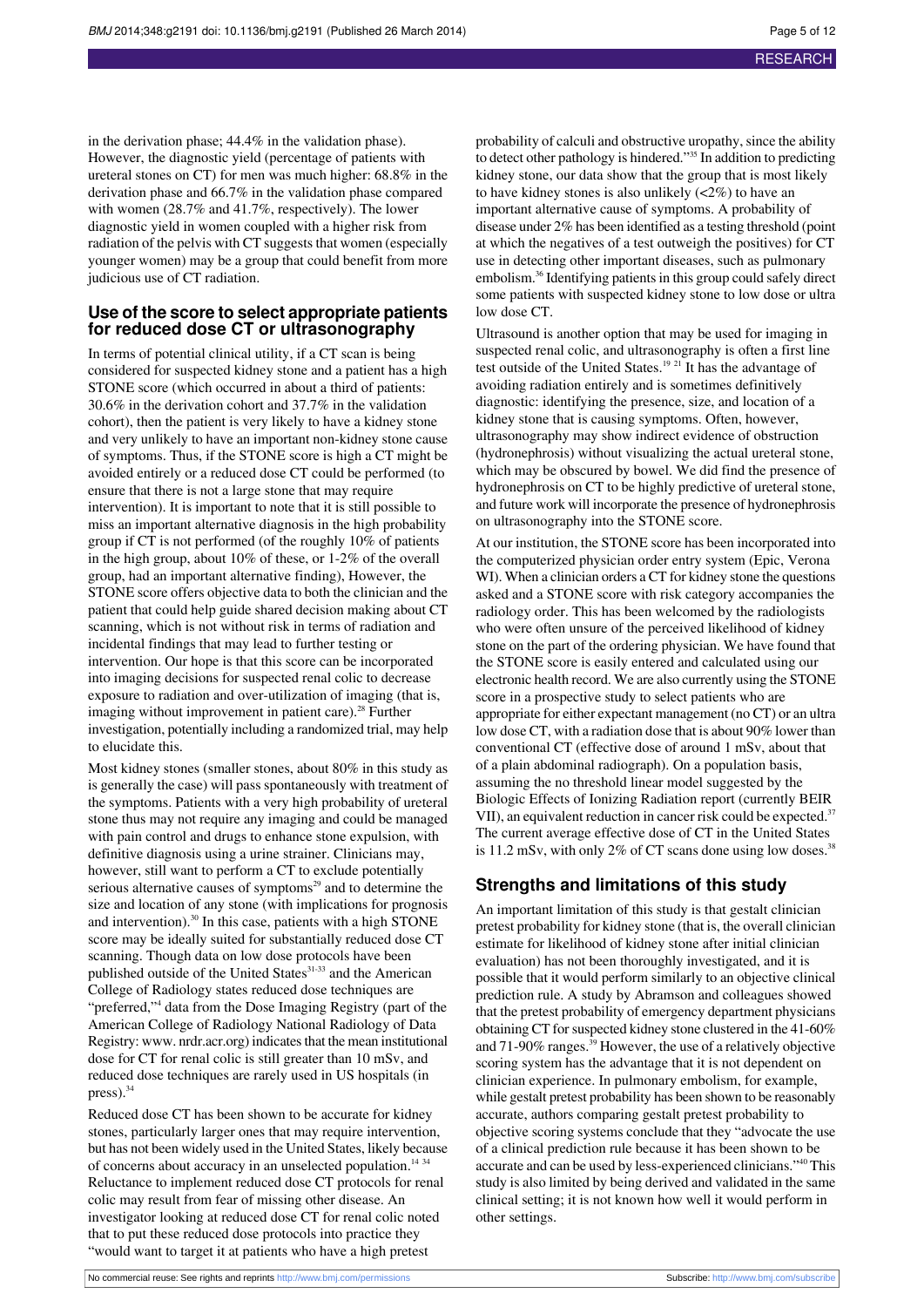## **Conclusion**

We have derived and validated a clinical prediction score for the presence of ureteral stones that cause symptoms. Multicenter validation and evaluation of incorporating the STONE score into imaging algorithms is warranted.

We thank Christal Esposito, project manager, and research associates Pasquale Cicarella and Richelle Jessey and other research associates for their help in collecting and organizing data. The authors have followed the STROBE checklist in collecting and reporting their data. Elements of the checklist are incorporated into the manuscript. Further details of any particular checklist item are available on request from the corresponding author (chris.moore@yale.edu).

Contributors: CLM conceived the work, monitored data collection for the whole trial, oversaw data cleaning and statistical analysis, and drafted and revised the manuscript. He is guarantor. SB helped with project conception and participated in data analysis and manuscript revision. BD assisted with data analysis and participated in manuscript revisions. SL was lead research assistant and data manager, he participated in data collection, designed data collection tools, oversaw cleaning and management of data, and assisted with presentation of results in the manuscript. AM provided input into methodology, performed statistical analyses, and participated in manuscript revisions. DS participated in study design, analysis of data, and manuscript revisions. CPG participated in study design, analysis of data, and manuscript revisions. The authors confirm that data were collected, results analyzed, and the manuscript prepared without influence from funding agencies.

Funding: This study was funded through a grant from the Agency for Healthcare Research and Quality (5R01HS018322-03): Identifying unnecessary irradiation of patients with suspected renal colic. This funding provided resources to assist with the collection, management, analysis and interpretation of the data, and preparation and review of the manuscript. The AHRQ provided funding and oversight of funding, but was not directly involved in collection or cleaning of data, analysis of results, or drafting of the manuscript.

Competing interests: All authors have completed the ICMJE uniform disclosure form at [www.icmje.org/coi\\_disclosure.pdf](http://www.icmje.org/coi_disclosure.pdf) and declare: All authors with the exception of BD and SB were funded in part by a research grant from the Agency for Healthcare Research and Quality (5R01HS018322-03); CPG received support from the Robert Wood Johnson clinical scholars program; CLM has received compensation as a consultant from Philips Healthcare and Sonosite (a subsidiary of FujiFilm); CPG is a scientific advisory board member for Fair Health; CPG receives funding from Medtronic as a collaborator on the Yale University Open Data Access project; there are no other relationships or activities that could appear to have influenced the submitted work.

Ethical approval: This study was approved by the Yale Human Investigation Committee (institutional review board).

Data sharing: The raw data from this study is not currently available online; however, the authors are willing to share a deidentified dataset of primary data with interested parties. Available on request from the corresponding author (chris.moore@yale.edu).

Transparency: CLM, the lead author and guarantor, affirms that the manuscript is an honest, accurate, and transparent account of the study being reported; that no important aspects of the study have been omitted; and that any discrepancies from the study as planned have been explained.

- 1 Scales CD, Smith AC, Hanley JM, Saigal CS. Prevalence of kidney stones in the United States. Eur Urol 2012;62:160-5. doi:[10.1016/j.eururo.2012.03.052](http://dx.doi.org/10.1016/j.eururo.2012.03.052).
- Pearle MS, Calhoun EA, Curhan GC. Urologic diseases in America project: urolithiasis. J Urol 2005;173:848-57. doi:[10.1097/01.ju.0000152082.14384.d7.](http://dx.doi.org/10.1097/01.ju.0000152082.14384.d7)
- 3 Hyams ES, Korley FK, Pham JC, Matlaga BR. Trends in imaging use during the emergency department evaluation of flank pain. J Urol 2011;186:2270-4. doi[:10.1016/j.juro.2011.07.](http://dx.doi.org/10.1016/j.juro.2011.07.079) [079](http://dx.doi.org/10.1016/j.juro.2011.07.079).
- 4 Imaging EP on U. American College of Radiology appropriateness criteria: acute onset flank pain—suspicion of stone disease. 2011. [www.acr.org/~/media/ACR/Documents/](http://www.acr.org/~/media/ACR/Documents/AppCriteria/Diagnostic/AcuteOnsetFlankPainSuspicionStoneDisease.pdf) [AppCriteria/Diagnostic/AcuteOnsetFlankPainSuspicionStoneDisease.pdf.](http://www.acr.org/~/media/ACR/Documents/AppCriteria/Diagnostic/AcuteOnsetFlankPainSuspicionStoneDisease.pdf)
- 5 Teichman JMH. Acute renal colic from ureteral calculus. N Engl J Med 2004;350:684-93. 6 Gottlieb RH, Thao CL, Erturk EN, Sotack JL, Voci SL, Holloway RG, et al. CT in detecting urinary tract calculi: influence on patient imaging and clinical outcomes. Radiology 2002;225:441-9.
- Westphalen AC, Hsia RY, Maselli JH, Wang R, Gonzales R. Radiological imaging of patients with suspected urinary tract stones: national trends, diagnoses, and predictors. Acad Emerg Med 2011;18:699-707. doi:[10.1111/j.1553-2712.2011.01103.x.](http://dx.doi.org/10.1111/j.1553-2712.2011.01103.x)
- 8 Moore CL, Daniels B, Singh D, Luty S, Molinaro A. Prevalence and clinical importance of alternative causes of symptoms using a renal colic computed tomography protocol in patients with flank or back pain and absence of pyuria. Acad Emerg Med 2013;20:470-8. doi:[10.1111/acem.12127.](http://dx.doi.org/10.1111/acem.12127)
- Stiell IG, Wells GA. Methodologic standards for the development of clinical decision rules in emergency medicine. Ann Emerg Med 1999;33:437-47. [www.ncbi.nlm.nih.gov/pubmed/](http://www.ncbi.nlm.nih.gov/pubmed/10092723) [10092723.](http://www.ncbi.nlm.nih.gov/pubmed/10092723)
- 10 Gilbert EH, Lowenstein SR, Koziol-McLain J, Barta DC, Steiner J. Chart reviews in emergency medicine research: where are the methods? Ann Emerg Med 1996;27:305-8. [www.ncbi.nlm.nih.gov/pubmed/8599488](http://www.ncbi.nlm.nih.gov/pubmed/8599488).
- 11 Sullivan LM, Massaro JM, D'Agostino RB. Presentation of multivariate data for clinical use: the Framingham Study risk score functions. Stat Med 2004;23:1631-60. doi:[10.1002/](http://dx.doi.org/10.1002/sim.1742) [sim.1742.](http://dx.doi.org/10.1002/sim.1742)
- 12 Wasson JH, Sox HC, Neff RK, Goldman L. Clinical prediction rules—applications and methodological standards. N Engl J Med 1985;313:793-9.
- 13 Elton TJ, Roth CS, Berquist TH, Silverstein MD. A clinical prediction rule for the diagnosis of ureteral calculi in emergency departments. J Gen Intern Med 1993;8:57-62. [www.ncbi.](http://www.ncbi.nlm.nih.gov/pubmed/8441076) [nlm.nih.gov/pubmed/8441076.](http://www.ncbi.nlm.nih.gov/pubmed/8441076)
- 14 Niemann T, Kollmann T, Bongartz G. Diagnostic performance of low-dose CT for the detection of urolithiasis: a meta-analysis. Am J Roentgenol 2008;191:396-401. doi[:10.](http://dx.doi.org/10.2214/AJR.07.3414) [2214/AJR.07.3414](http://dx.doi.org/10.2214/AJR.07.3414).
- 15 Smith RC, Verga M, McCarthy S, Rosenfield AT. Diagnosis of acute flank pain: value of unenhanced helical CT. Am J Roentgenol 1996;166:97-101.
- 16 Swensen SJ. Patient-centered Imaging. Am J Med 2012;125:115-7. doi[:10.1016/j.amjmed.](http://dx.doi.org/10.1016/j.amjmed.2011.06.002) [2011.06.002](http://dx.doi.org/10.1016/j.amjmed.2011.06.002).
- 17 Patlas M, Farkas A, Fisher D, Zaghal I, Hadas-Halpern I. Ultrasound vs CT for the detection of ureteric stones in patients with renal colic. Br J Radiol 2001;74:901-4. [www.ncbi.nlm.](http://www.ncbi.nlm.nih.gov/pubmed/11675305) [nih.gov/pubmed/11675305](http://www.ncbi.nlm.nih.gov/pubmed/11675305).
- 18 Park SJ, Yi BH, Lee HK, Kim YH, Kim HC. Evaluation of patients with suspected ureteral calculi using sonography as an initial diagnostic tool. J Ultrasound Med 2008;27:1441-50.
- 19 Moore CL, Scoutt L. Sonography first for acute flank pain? J Ultrasound Med 2012;31:1703-11. [www.ncbi.nlm.nih.gov/pubmed/23091240](http://www.ncbi.nlm.nih.gov/pubmed/23091240).
- 20 Ripollés T, Agramunt M, Errando J, Martínez MJ, Coronel B, Morales M. Suspected ureteral colic: plain film and sonography vs unenhanced helical CT. A prospective study in 66 patients. Eur Radiol 2004;14:129-36. doi:[10.1007/s00330-003-1924-6.](http://dx.doi.org/10.1007/s00330-003-1924-6)
- 21 Tiselius HG, Ackermann D, Alken P, Buck C, Conort P, Gallucci M. Guidelines on urolithiasis. Eur Urol 2011;40:362-71. [www.ncbi.nlm.nih.gov/pubmed/19585096](http://www.ncbi.nlm.nih.gov/pubmed/19585096).
- 22 Rampell C. Using, and overusing, medical technologies. New York Times . 16 Dec 2009. 23 Berdahl CT, Vermeulen MJ, Larson DB, Schull MJ. Emergency department computed
- tomography utilization in the United States and Canada. Ann Emerg Mea 2013;62:486-94.e3. doi[:10.1016/j.annemergmed.2013.02.018](http://dx.doi.org/10.1016/j.annemergmed.2013.02.018).
- 24 Song Y, Skinner J, Bynum J, Sutherland J, Wennberg JE, Fisher ES. Regional variations in diagnostic practices. N Engl J Med . 2010;363:45-53. doi[:10.1056/NEJMsa0910881](http://dx.doi.org/10.1056/NEJMsa0910881).
- 25 Fisher ES, Wennberg DE, Stukel TA, Gottlieb DJ, Lucas F, Pinder EL. The implications of regional variations in medicare spending. Part 2 : health outcomes and satisfaction with care. Ann Intern Med 2013;138:288-98.
- 26 Katz SI, Saluja S, Brink J, Forman HP. Radiation dose associated with unenhanced CT for suspected renal colic: impact of repetitive studies. Am J Roentgenol 2006;186:1120-4. doi:[10.2214/AJR.04.1838](http://dx.doi.org/10.2214/AJR.04.1838).
- 27 Smith-Bindman R, Lipson J, Marcus R, Kim KP, Mahesh M, Gould R, et al. Radiation dose associated with common computed tomography examinations and the associated lifetime attributable risk of cancer. Arch Intern Med 2009;169:2078-86. doi:[10.1001/](http://dx.doi.org/10.1001/archinternmed.2009.427) [archinternmed.2009.427.](http://dx.doi.org/10.1001/archinternmed.2009.427)
- 28 Brenner DJ. Minimising medically unwarranted computed tomography scans. Ann ICRP 2012;41:161-9. doi[:10.1016/j.icrp.2012.06.004.](http://dx.doi.org/10.1016/j.icrp.2012.06.004)
- 29 Hoppe H, Studer R, Kessler TM, Vock P, Studer UE, Thoeny HC. Alternate or additional findings to stone disease on unenhanced computerized tomography for acute flank pain can impact management. J Urol 2006;175:1725-30; discussion 1730. doi:[10.1016/S0022-](http://dx.doi.org/10.1016/S0022-5347(05)00987-0) [5347\(05\)00987-0.](http://dx.doi.org/10.1016/S0022-5347(05)00987-0)
- 30 Papa L, Stiell IG, Wells G, Ball I, Battram E, Mahoney JE. Predicting intervention in renal colic patients after emergency department evaluation. CJEM 2005:7:78-86. www.nchi. [nlm.nih.gov/pubmed/17355656](http://www.ncbi.nlm.nih.gov/pubmed/17355656).
- 31 Poletti P-A, Platon A, Rutschmann OT, Schmidlin FR, Iselin CE, Becker CD. Low-dose versus standard-dose CT protocol in patients with clinically suspected renal colic. Am J<br>Roentgenol 2007;188:927-33. doi:[10.2214/AJR.06.0793](http://dx.doi.org/10.2214/AJR.06.0793).
- 32 Kluner C, Hein PA, Gralla O, Hein E, Hamm B, Romano V, et al. Does ultra-low-dose CT with a radiation dose equivalent to that of KUB suffice to detect renal and ureteral calculi? J Comput Assist Tomogr 2006;30:44-50. [www.ncbi.nlm.nih.gov/pubmed/16365571](http://www.ncbi.nlm.nih.gov/pubmed/16365571).
- 33 Kim BS, Hwang IK, Choi YW, Namkung S, Kim HC, Hwang WC, et al. Low-dose and standard-dose unenhanced helical computed tomography for the assessment of acute renal colic: prospective comparative study. Acta radiol 2005;46:756-63. doi[:10.1080/](http://dx.doi.org/10.1080/02841850500216004) [02841850500216004.](http://dx.doi.org/10.1080/02841850500216004)
- 34 Lukasiewicz A, Weinreb J, Coombs LP, Bhargavan M, Ghita M, Moore CL. Radiation dose index of CTs for kidney stone performed in the United States. Acad Emerg Med 2013;20:S54.
- 35 Frei R. Ultra-low CT dose accurately detects renal stones. Ren Urol News 2012. 2013. [www.renalandurologynews.com/ultra-low-ct-dose-accurately-detects-renal-stones/article/](http://www.renalandurologynews.com/ultra-low-ct-dose-accurately-detects-renal-stones/article/248315/) [248315/](http://www.renalandurologynews.com/ultra-low-ct-dose-accurately-detects-renal-stones/article/248315/).
- 36 Kline J. Further illumination of the test threshold approach in the care of emergency department patients with symptoms of pulmonary embolism. Ann Emerg Med 2010;55:327-30. doi[:10.1016/j.annemergmed.2010.01.005](http://dx.doi.org/10.1016/j.annemergmed.2010.01.005).
- 37 National Academy of Sciences. Health risks from exposure to low levels of ionizing radiation: BEIR VII—phase 2 (executive summary). 2006. [www.nap.edu/openbook.php?](http://www.nap.edu/openbook.php?record_id=11340&page=1) [record\\_id=11340&page=1.](http://www.nap.edu/openbook.php?record_id=11340&page=1)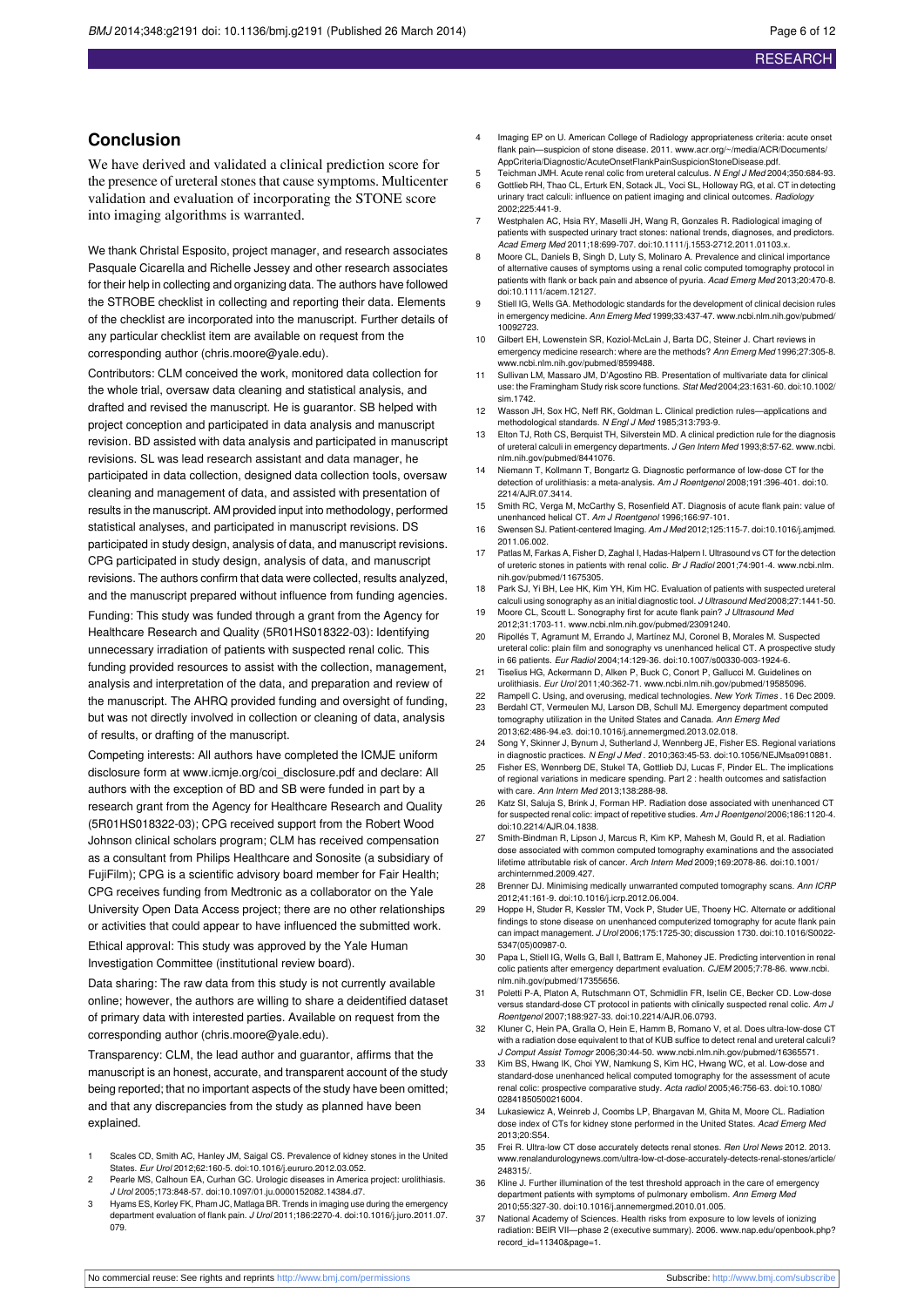#### **What is already known on this topic**

Kidney stones are common, and imaging with computed tomography (CT) is now the first line diagnostic test

However, CT has not been shown to improve patient centered outcomes

An objective, validated clinical prediction rule for uncomplicated ureteral stone has not been demonstrated and could help decrease exposure to radiation or over-utilization of imaging

#### **What this study adds**

A clinical prediction rule was derived and validated that can identify patients with a high probability of uncomplicated ureteral stone and absence of other important cause of symptoms

Results from this study may be used to select patients who could benefit from management without CT, or from reduced dose CT

- 38 Lukasciewicz A, Bhargavan-Chatfield M, Coombs L, Ghita M, Weinreb J, Gunabushanam G, et al. Radiation dose index of renal colic protocol CT studies in the United States: a report from the American College of Radiology National Radiology Data Registry. Radiology 2014. [http://pubs.rsna.org/doi/full/10.1148/radiol.14131601.](http://pubs.rsna.org/doi/full/10.1148/radiol.14131601)
- 39 Abramson S, Walders N, Applegate KE, Gilkeson RC, Robbin MR. Impact in the emergency department of unenhanced CT on diagnostic confidence and therapeutic efficacy in patients with suspected renal colic. Am J Roentgenol 2000;175:1689-95.
- 40 Chunilal SD, Eikelboom JW, Attia J, Miniati M, Panju AA, Simel DL, et al. Does this patient have pulmonary embolism? JAMA 2003;290:2849-58.

#### **Accepted:** 7 March 2014

#### Cite this as: BMJ 2014;348:g2191

This is an Open Access article distributed in accordance with the Creative Commons Attribution Non Commercial (CC BY-NC 3.0) license, which permits others to distribute, remix, adapt, build upon this work non-commercially, and license their derivative works on different terms, provided the original work is properly cited and the use is non-commercial. See: <http://creativecommons.org/licenses/by-nc/3.0/>.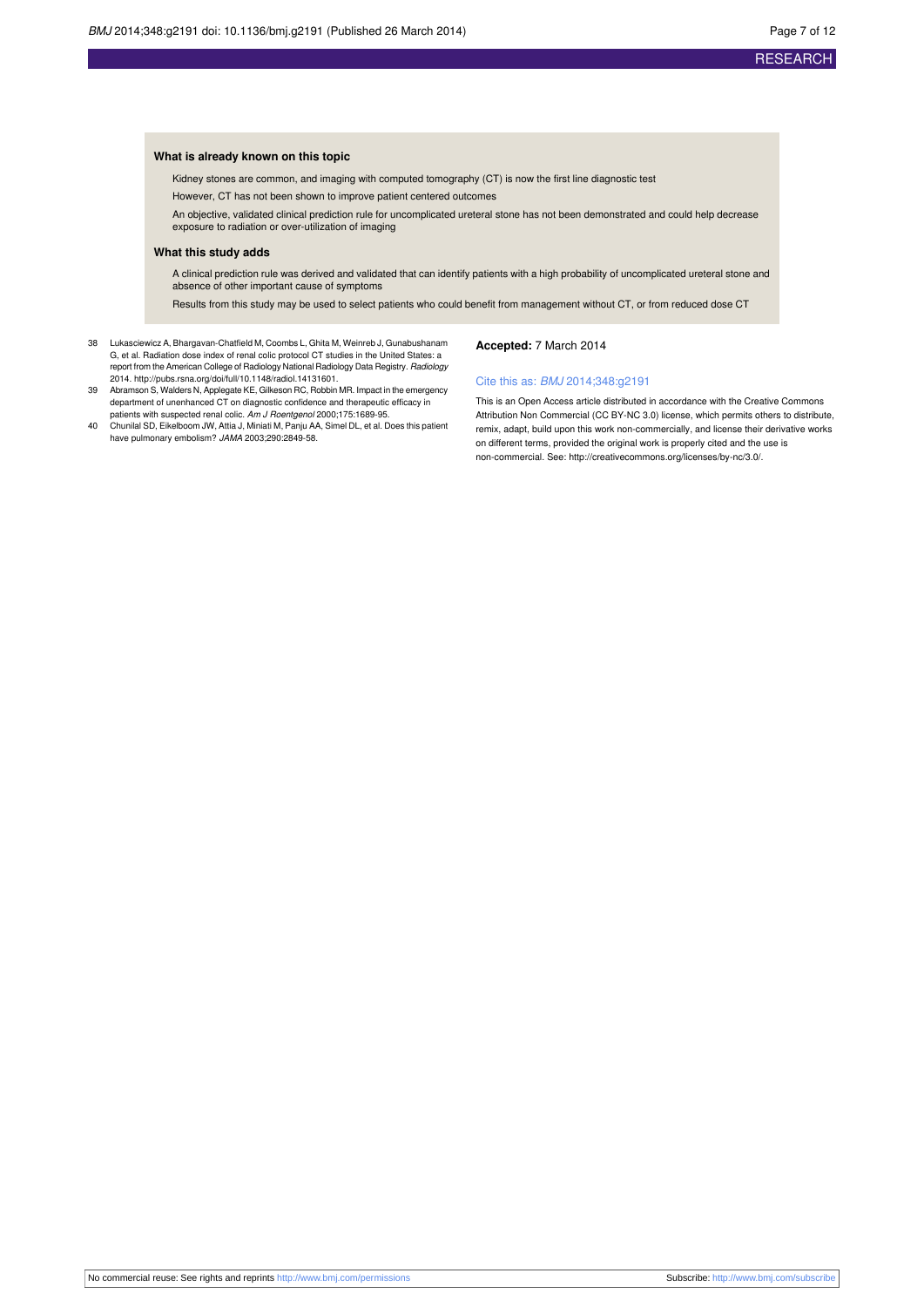## **Tables**

#### <span id="page-7-0"></span>Table 1| Demographics of derivation and validation cohorts. Values are numbers (percentages) unless stated otherwise

| <b>Characteristics</b>              | Derivation cohort (n=1040) Validation cohort (n=491) |             |
|-------------------------------------|------------------------------------------------------|-------------|
| Mean (SD) age (years)               | 44.8 (14.9)                                          | 45.8 (14.7) |
| Female sex                          | 501 (48.1)                                           | 218 (44.4)  |
| Race:                               |                                                      |             |
| White                               | 883 (84.9)                                           | 411 (83.7)  |
| <b>Black</b>                        | 110 (10.6)                                           | 57 (11.6)   |
| Other                               | 47 (4.5)                                             | 23(4.7)     |
| Location of enrolment:              |                                                      |             |
| Yale-New Haven Hospital ED          | 722 (69.4)                                           | 357 (72.7)  |
| Shoreline Medical Center ED         | 318 (30.6)                                           | 134 (27.3)  |
| Cause of symptoms on CT:            |                                                      |             |
| Symptomatic ureteral stone          | 515 (49.5)                                           | 274 (55.8)  |
| Acutely important alternative cause | 30(2.9)                                              | 18(3.7)     |
| Disposition:                        |                                                      |             |
| Admit                               | 71 (6.8)                                             | 52 (10.6)   |
| Discharge                           | 969 (93.2)                                           | 439 (89.4)  |

ED=emergency department; CT=computed tomography.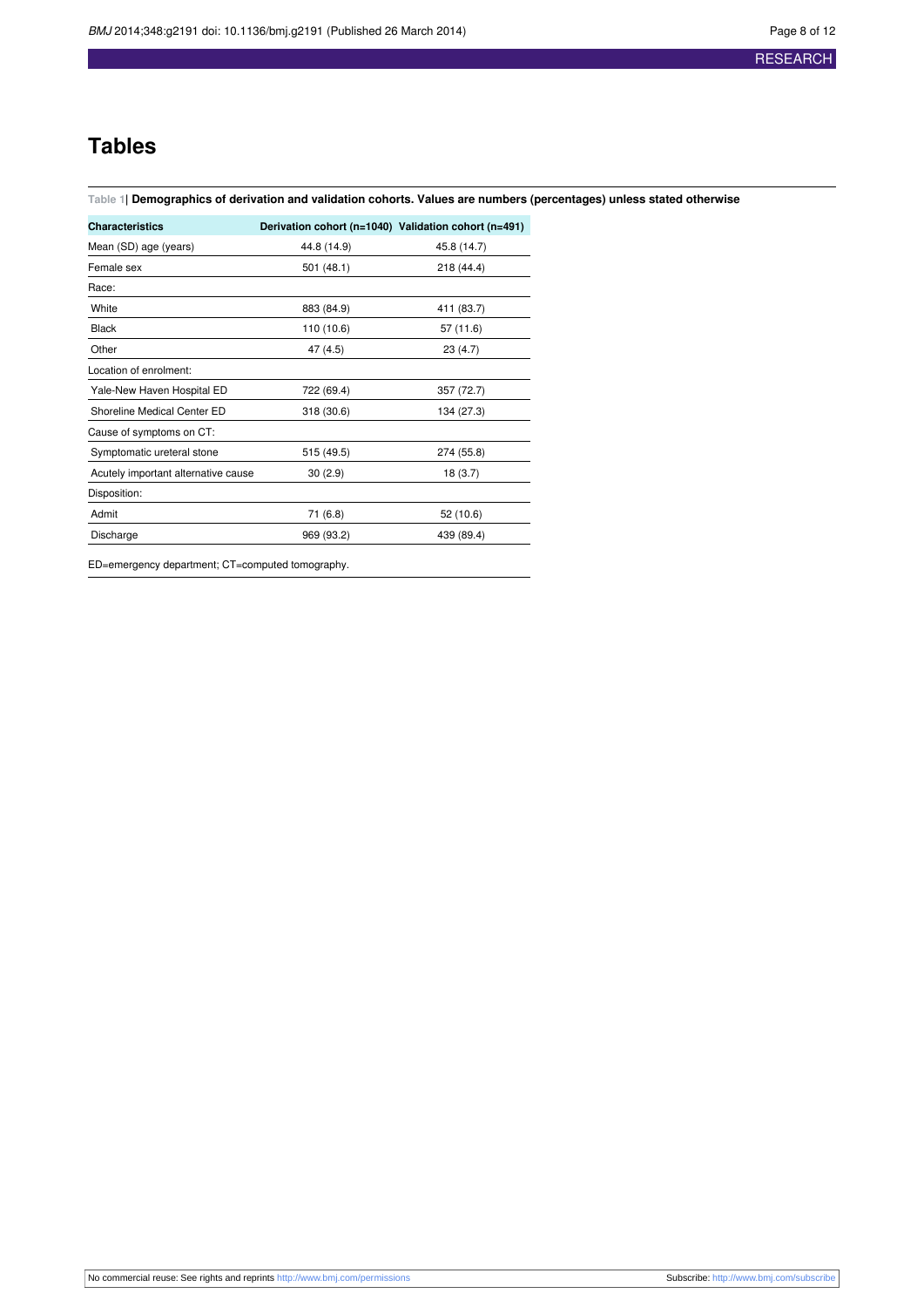<span id="page-8-0"></span>Table 2| Significant predictors for presence or absence of ureteral stone (univariate analysis of derivation set), with odds ratios and 95% **confidence intervals**

| <b>Factors</b>                                                          | Baseline (odds ratio 1.0)                          | No (%) of total with<br>factor | No (%) of those with<br>factor with ureteral stone Odds ratio (95% CI) |                             |
|-------------------------------------------------------------------------|----------------------------------------------------|--------------------------------|------------------------------------------------------------------------|-----------------------------|
| Personal characteristics:                                               |                                                    |                                |                                                                        |                             |
| Male sex                                                                | Female sex                                         | 539 (51.8)                     | 371 (68.8)                                                             | $3.4$ (2.6 to 4.4)          |
| Non-black race                                                          | Black race                                         | 930 (89.4)                     | 547 (58.8)                                                             | 6.1 (3.7 to 9.9)            |
| Arrival by ambulance                                                    | Arrival by other mode                              | 156 (15.0)                     | 96 (61.5)                                                              | 1.4 $(1.0 \text{ to } 2.0)$ |
| History of present illness:                                             |                                                    |                                |                                                                        |                             |
| Any flank pain                                                          | No flank pain                                      | 973 (93.6)                     | 551 (56.6)                                                             | $3.8(2.2 \text{ to } 6.9)$  |
| Any back pain                                                           | No back pain                                       | 315 (30.3)                     | 134 (42.5)                                                             | $0.5(0.4 \text{ to } 0.6)$  |
| Symptoms lateralized                                                    | Symptoms non-lateralized                           | 853 (82.0)                     | 480 (56.3)                                                             | 1.5 $(1.1 \text{ to } 2.0)$ |
| Pain onset abrupt or sudden                                             | Pain onset gradual or unknown                      | 630 (61.0)                     | 420 (66.7)                                                             | 3.5 (2.7 to 4.6)            |
| Pain course constant                                                    | Pain course not constant                           | 367 (35.3)                     | 223 (60.8)                                                             | $1.5(1.1 \text{ to } 1.9)$  |
| Pain with movement                                                      | No pain with movement                              | 222 (21.3)                     | 91(41)                                                                 | $0.5$ (0.4 to 0.7)          |
| Pain duration <6 hours                                                  | Pain course 1 day to 1 week                        | 375 (36.1)                     | 292 (77.9)                                                             | 5.8 (4.1 to 8.2)            |
| Pain duration 6 h-1 day                                                 | Pain course 1 day to 1 week                        | 259 (24.9)                     | 137 (52.9)                                                             | 1.8 $(1.3 \text{ to } 2.6)$ |
| Pain >1 week                                                            | Pain course 1 day to 1 week                        | 113 (10.9)                     | 23 (20.4)                                                              | $0.4$ (0.2 to 0.7)          |
| Pain severe or 7-10 out of 10                                           | Pain not severe or <7 out of 10                    | 744 (71.5)                     | 445 (59.8)                                                             | 2.1 (1.6 to 2.8)            |
| Radiation of pain to groin                                              | No radiation of pain to groin                      | 336 (32.3)                     | 229 (68.2)                                                             | 2.3 (1.8 to 3.0)            |
| Nausea alone                                                            | No nausea or vomiting                              | 311 (29.9)                     | 176 (56.6)                                                             | 1.9 (1.4 to 2.6)            |
| Nausea with vomiting                                                    | No nausea or vomiting                              | 298 (28.7)                     | 219 (73.5)                                                             | 4.1 (3.0 to 5.7)            |
| Presence of diarrhea                                                    | Absence of diarrhea                                | 53 (5.1)                       | 21(39.6)                                                               | $0.5(0.3 \text{ to } 0.9)$  |
| Presence of dysuria                                                     | Dysuria not present                                | 211 (20.3)                     | 129(61.1)                                                              | 1.9 $(1.5 \text{ to } 2.5)$ |
| Subjective hematuria                                                    | Subjective hematuria not present                   | 205 (19.7)                     | 139 (67.8)                                                             | 2.0 (1.5 to 2.8)            |
| Medical, family, and social history:                                    |                                                    |                                |                                                                        |                             |
| Presence of any allergy                                                 | No allergy present                                 | 335 (32.2)                     | 143 (42.7)                                                             | $0.5(0.4 \text{ to } 0.6)$  |
| No prior visits to emergency department<br>documented                   | Prior visits to emergency department<br>documented | 592 (56.9)                     | 404 (68.2)                                                             | $3.7(2.9 \text{ to } 4.8)$  |
| Family history of kidney stones                                         | No family history or not mentioned                 | 63 (6.1)                       | 50 (79.4)                                                              | 3.4 (1.9 to 6.6)            |
| Any history of smoking                                                  | No history of smoking                              | 195 (18.8)                     | 78 (40)                                                                | $0.5$ (0.4 to 0.7)          |
| History of kidney stones                                                | No history of kidney stones                        | 326 (31.3)                     | 194 (59.5)                                                             | 1.4 (1.0 to 1.7)            |
| Any surgical history                                                    | No surgical history                                | 302 (29)                       | 141 (46.7)                                                             | $0.6$ (0.5 to 0.8)          |
| Taking any drugs                                                        | No drugs documented                                | 464 (44.7)                     | 227 (48.9)                                                             | $0.7$ (0.5 to 0.8)          |
| Physical examination:                                                   |                                                    |                                |                                                                        |                             |
| Raised systolic blood pressure, each 10 Mean 134 (SD 35) mm Hg<br>mm Hg |                                                    | NA                             | NA                                                                     | 1.2 $(1.1$ to 1.2)          |
| Raised diastolic blood pressure, each 10 Mean 85 (SD 13) mm Hg<br>mm Hg |                                                    | NA                             | NA                                                                     | 1.3 (1.2 to 1.4)            |
| Raised pulse, per 10 beats/min                                          | Mean 83 (SD 15) beats/min                          | NA                             | <b>NA</b>                                                              | $0.8$ (0.8 to 0.9)          |
| Right lower quadrant tenderness                                         | No right lower quadrant tenderness                 | 171 (16.4)                     | 107 (62.6)                                                             | 1.5 $(1.1$ to 2.1)          |
| Right or left lower quadrant tenderness                                 | No right or left lower quadrant<br>tenderness      | 330 (31.7)                     | 198 (60.0)                                                             | 1.4 $(1.1$ to 1.8)          |
| Upper abdominal tenderness                                              | No upper tenderness                                | 91 (8.8)                       | 38 (41.8)                                                              | $0.6$ (0.4 to 0.9)          |
| Lumbar or back tenderness                                               |                                                    | 106 (10.2)                     | 36 (33.0)                                                              | $0.4$ (0.2 to 0.6)          |
| Laboratory values:                                                      |                                                    |                                |                                                                        |                             |
| Any erythrocytes in urine                                               | No erythrocytes in urine                           | 717 (68.9)                     | 473 (66.0)                                                             | 4.7 (3.5 to 6.2)            |
| Creatinine, each 8.84 umol/L (0.1 mg/dL)<br>increase                    | 88.4 (SD 35.4) µmol/L (1.0 SD 0.4<br>mg/dL)        | NA                             | NA                                                                     | 0.013 (0.012 to 0.014)      |
| NA=not applicable.                                                      |                                                    |                                |                                                                        |                             |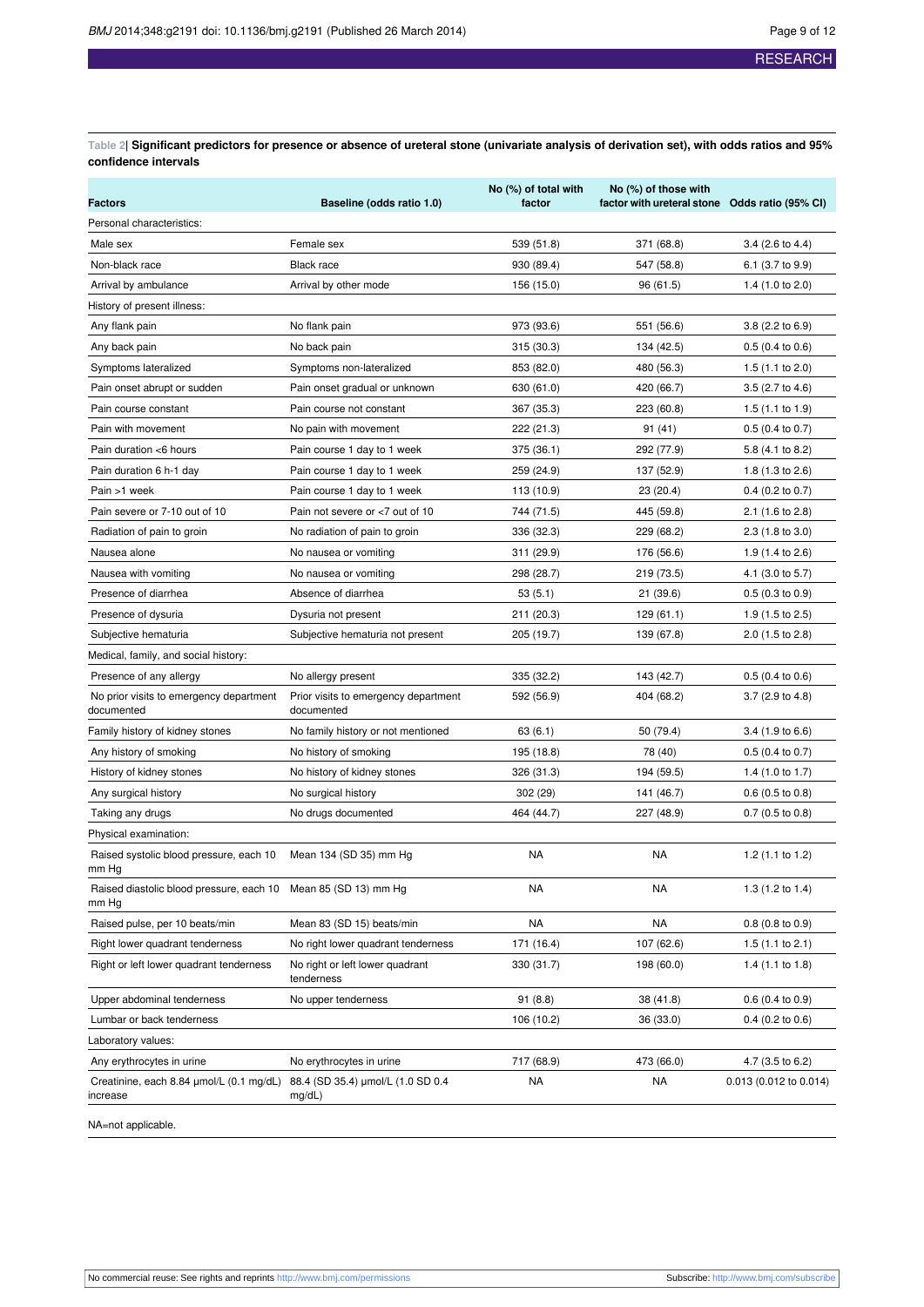#### <span id="page-9-0"></span>**Table 3| STONE score, factors, and categories**

| STONE score by factors and categories Odds ratio (95% CI) Points |                      |          |
|------------------------------------------------------------------|----------------------|----------|
| <b>Sex</b>                                                       |                      |          |
| Sex:                                                             |                      |          |
| Female                                                           | 1                    | 0        |
| Male                                                             | 4.31 (3.13 to 5.98)  | 2        |
| Timing                                                           |                      |          |
| Duration of pain to presentation:                                |                      |          |
| >24 hours                                                        | 1                    | 0        |
| 6-24 hours                                                       | 1.85 (1.27 to 2.70)  | 1        |
| <6 hours                                                         | 6.34 (4.26 to 9.33)  | 3        |
| Origin                                                           |                      |          |
| Race:                                                            |                      |          |
| <b>Black</b>                                                     | 1                    | 0        |
| Non-black                                                        | 6.77 (3.79 to 12.64) | 3        |
| <b>Nausea</b>                                                    |                      |          |
| Nausea and vomiting:                                             |                      |          |
| None                                                             | 1                    | 0        |
| Nausea alone                                                     | 1.98 (1.38 to 2.86)  | 1        |
| Vomiting alone                                                   | 5.26 (3.53 to 7.93)  | 2        |
| <b>Erythrocytes</b>                                              |                      |          |
| Hematuria (on urine dipstick):                                   |                      |          |
| Absent                                                           | 1                    | 0        |
| Present                                                          | 5.61 (3.96 to 8.04)  | 3        |
| Total                                                            |                      | $0 - 13$ |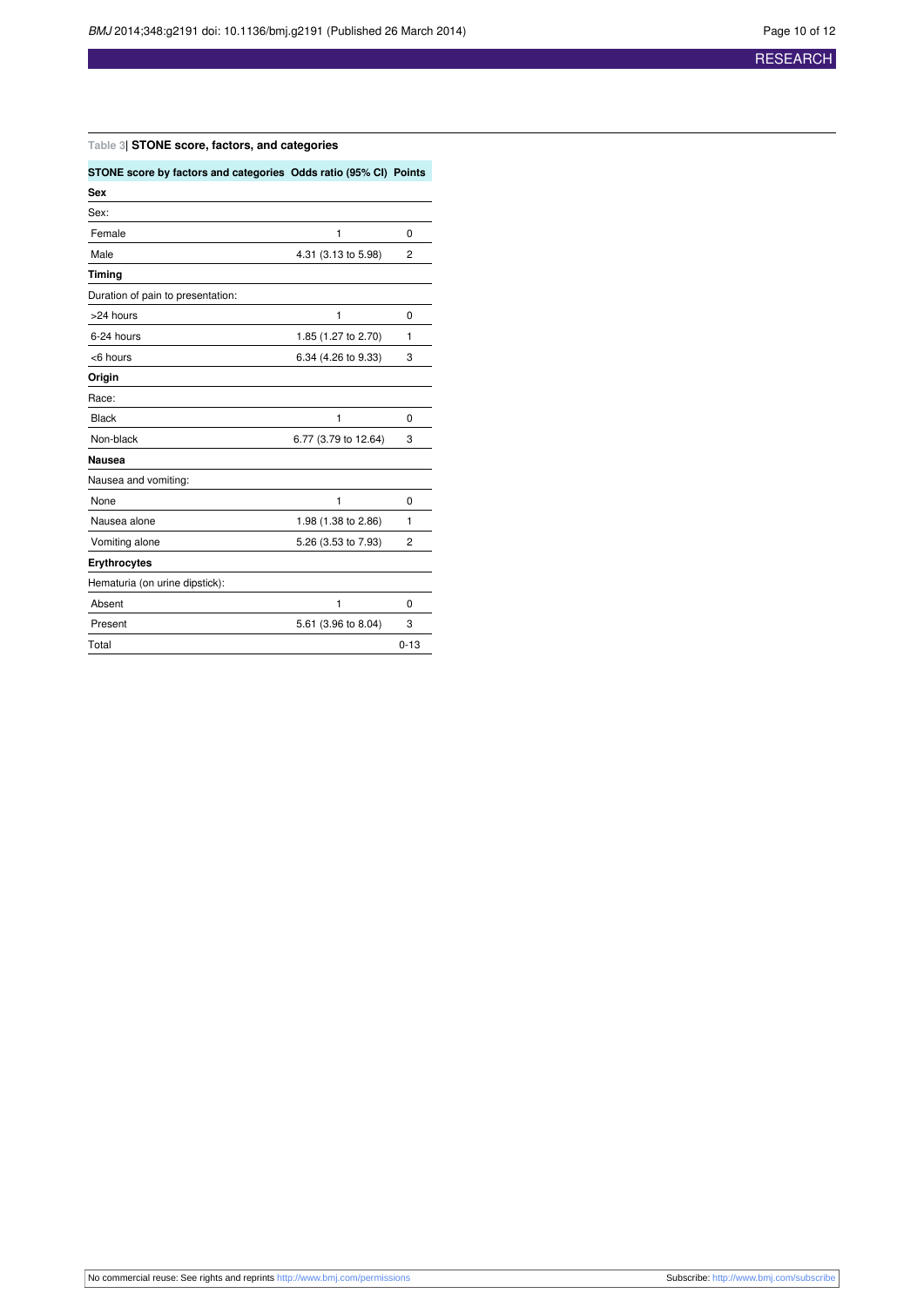<span id="page-10-0"></span>Table 4| Types and frequency of acutely important alternative causes of symptoms in derivation and validation sets, listed by decreasing **frequency in derivation set**

| Acutely important alternative cause of symptoms Derivation set (n=1040) Validation set (n=491) |          |                |
|------------------------------------------------------------------------------------------------|----------|----------------|
| <b>Diverticulitis</b>                                                                          | 6        | 4              |
| Appendicitis                                                                                   | 5        | 4              |
| Malignancy or concerning mass                                                                  | 4        |                |
| Ovarian or adnexal cause                                                                       | 4        |                |
| Pyelonephritis                                                                                 | 3        |                |
| Ruptured angiomyolipoma                                                                        | 2        | $\Omega$       |
| Cholecystitis                                                                                  |          | $\overline{2}$ |
| Pnemonia                                                                                       |          |                |
| Retroperitoneal fibrosis                                                                       |          | $\Omega$       |
| Perforated viscous                                                                             |          | $\Omega$       |
| Bowel obstruction                                                                              |          |                |
| Colitis                                                                                        |          |                |
| Aortic aneurysm                                                                                | 0        |                |
| <b>Pancreatitis</b>                                                                            | $\Omega$ |                |
| Total No (%)                                                                                   | 30(2.9%) | 18 (3.8%)      |